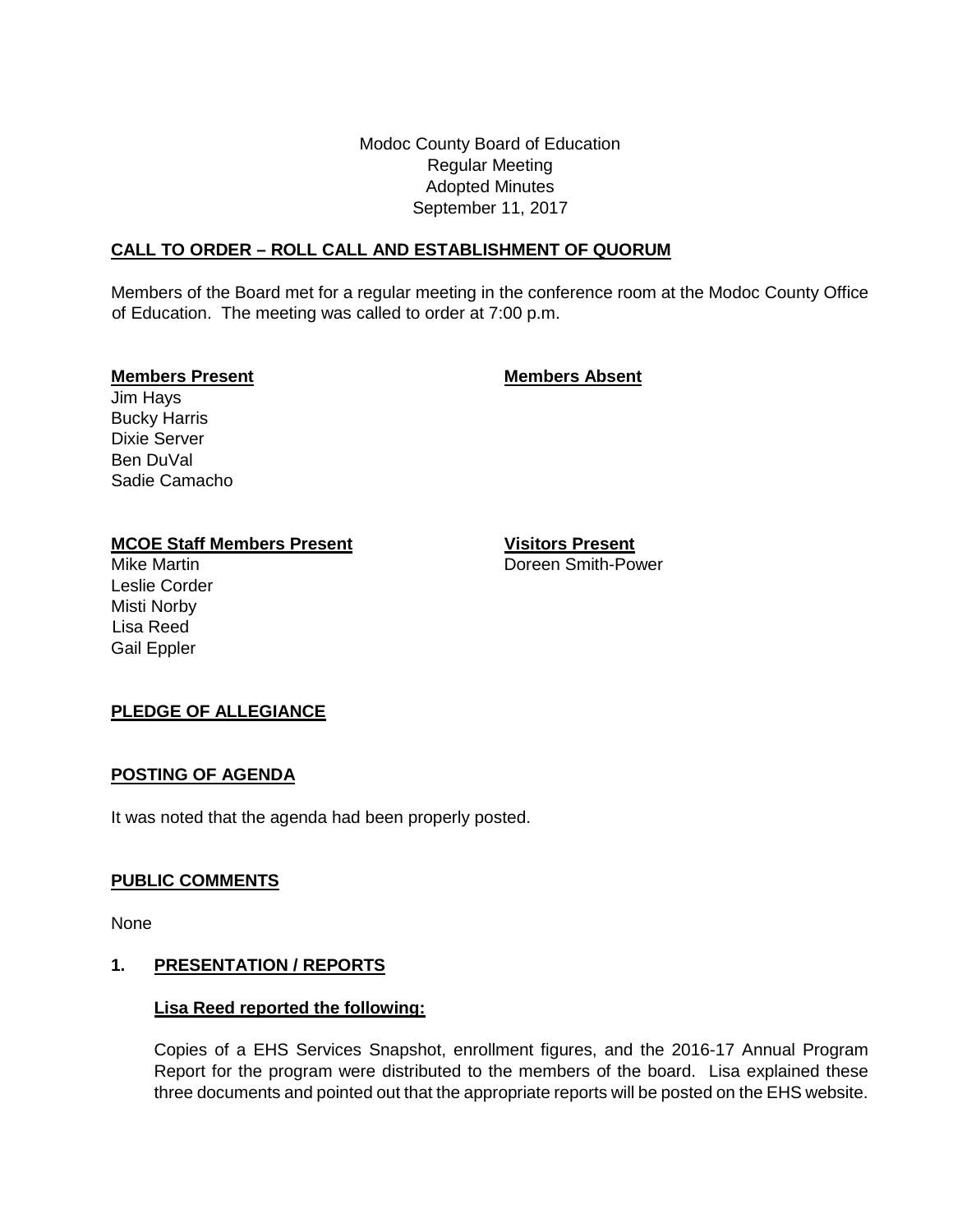She is continuing to work on the self-assessment which should be done by next month.

They had received notification of the receipt of funding in the amount of \$17,000 to be used to upgrade the current playground and deck area at the facility in Alturas.

Ongoing efforts to build supplemental services through Siskiyou County are being pursued. Lisa pointed out that many of these trainings are aligned with the Ford Foundation, and are free to participants.

#### **Misti Norby reported the following:**

The MCOE had launched trainings regarding the California Reading & Literacy Project (CRLP) for K-5 district teachers. Approximately 35 educators attended the first session. Additional sessions will be offered throughout the school year.

The first in a series of three PBIS (Positive Behavior Interventions & Supports) sessions had been successfully completed. Additional sessions of PBIS will be held October 4<sup>th</sup> and November 7<sup>th</sup>.

The After-School Program is partnering with Modoc Middle School is collecting donations for Disaster Relief to take to the Red Cross in Redding. The collected items will be disbursed from the Redding facility to those in need.

A video of "Life at Stronghold" was shared with the members of the board. Misti pointed out that the informational video had also been shown at the Region II Superintendents' Leadership Symposium earlier in the summer.

#### **Leslie Corder reported the following:**

The Financial Report was included in the agenda packet.

Her office had been busy getting the books / records closed for the 2016-17 fiscal year. The Unaudited Actuals will be provided to the members of the board at the October meeting as required.

She is in the process of scheduling the next visit from the auditors so that the 2016-17 Audit can be completed.

#### **Mike Martin reported the following:**

As an information item for the members of the board, Mike reported that the Warner Mountain Group Home is struggling to find an appropriately licensed person to administer the agency, and therefore will need to make a decision in the future as to whether to remain open, or to close its doors. It was pointed out that if there is no group home, that there is no need for the Stronghold School facility. The current enrollment at Stronghold is 14 students. There are no final decisions made as of this date. Members of the board will be kept informed as information becomes available.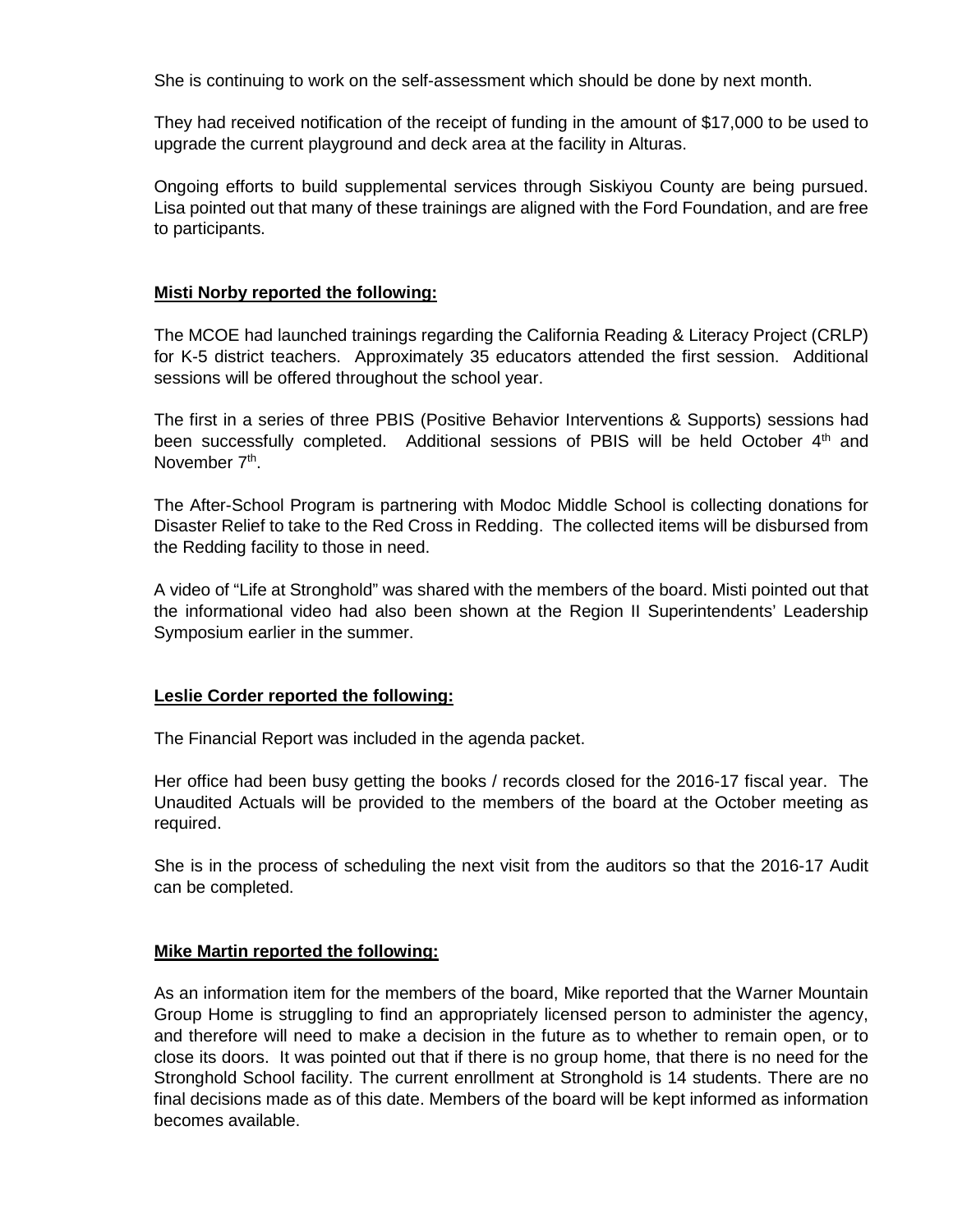MCOE had received an Unfair Practice Charge from the Public Employees Relations Board (PERB) regarding instructional assistants and the collective bargaining agreement. Mike indicated that the MCOE legal counsel has been contacted and the appropriate measures are being pursued.

The will be out of the office from September  $25<sup>th</sup>$  through October  $6<sup>th</sup>$ .

# **2. CONSENT AGENDA ITEMS**

- Minutes August 14, 2017
- Temporary County Certificates

Following discussion regarding the need for social security numbers / birthdates on the Temporary County Certificates, a motion was made by Dixie Server, seconded by Ben DuVal and carried that the consent agenda be approved. (Ayes: Hays, Camacho, DuVal, Server; Harris)

# **3. DISCUSSION / NO ACTION**

#### **4. ACTION**

#### **4.1 Approval / Public Hearing: Resolution 17-01 - Determining the Sufficiency of Instructional Materials**

A motion was made by Sadie Camacho, seconded by Ben DuVal and carried that Resolution 17-01 - Determining the Sufficiency of Instructional Materials be approved as presented. (Copy on file) (Ayes: Hays, Camacho, DuVal, Server; Harris)

# **4.2 Approval – Resolution 17-02 - Exemption to the Separation from Service Requirement Pursuant to Education Code Section 24214.5 or 26812 of Patti Carpenter**

Following the explanation of the possible need for an additional substitute teacher at Stronghold School, a motion was made by Ben DuVal, seconded by Bucky Harris and carried that Resolution 17-02 - Exemption to the Separation from Service Requirement Pursuant to Education Code Section 24214.5 or 26812 for Patti Carpenter be approved. (Ayes: Hays, Camacho, DuVal, Server; Harris)

# **4.3 Approval – Resolution 17-03 – Adopting the GANN Limit**

It was moved by Sadie Camacho, seconded by Dixie Server and carried the Resolution #17-03 – Adopting the GANN Limit be approved as included in the agenda packet. (Ayes: Hays, Harris, Camacho, DuVal, Server)